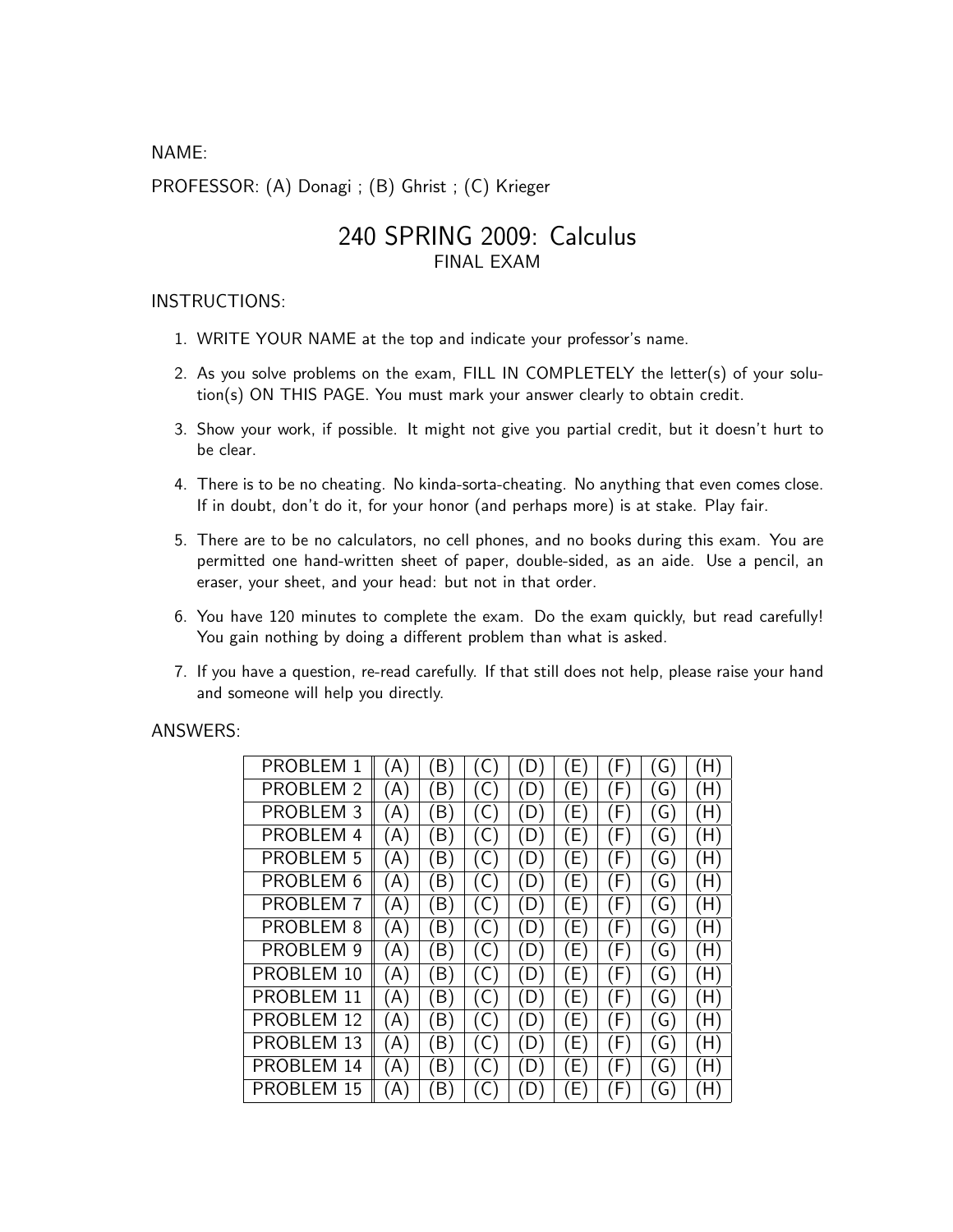$\textbf{PROBLEM 1:}$  The portion of the plane  $z=10+2x+3y$  over the disc  $x^2+y^2\leq 1$ has area equal to: (choose one)

(A)  $\pi/\sqrt{14}$ <br>(B)  $\sqrt{14}$ (B)  $\sqrt{14}$ <br>(C)  $10 + \sqrt{14}$ <br>(D)  $\sqrt{14\pi}$  $(E)$   $\pi$ √  $\frac{14}{6}$ (F)  $4\pi\sqrt{13}$ (F)  $4\pi$ ν 13<br>(G)  $4\pi/\sqrt{14}$ (H)  $14\pi$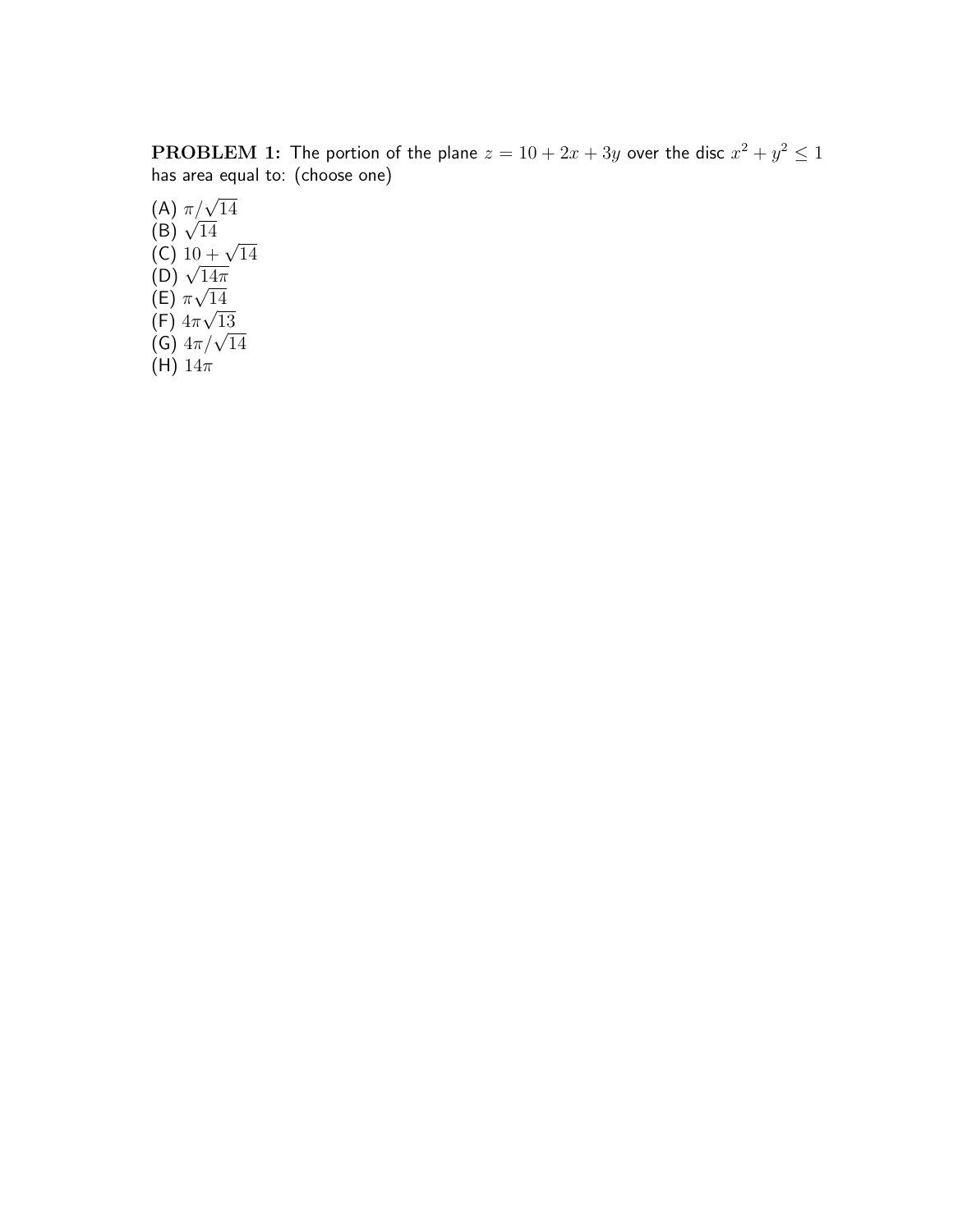**PROBLEM 2:** What is  $\det(A)$ , where A is the matrix

$$
A = \begin{bmatrix} 1 & 2 & 4 \\ 1 & 4 & 16 \\ 1 & 8 & 64 \end{bmatrix}
$$

(choose one)

(A) 0

(B) 1

 $(C)$  4

(D) 8

 $(E)$  16

(F) 48

(G) 64

(H) None of the above.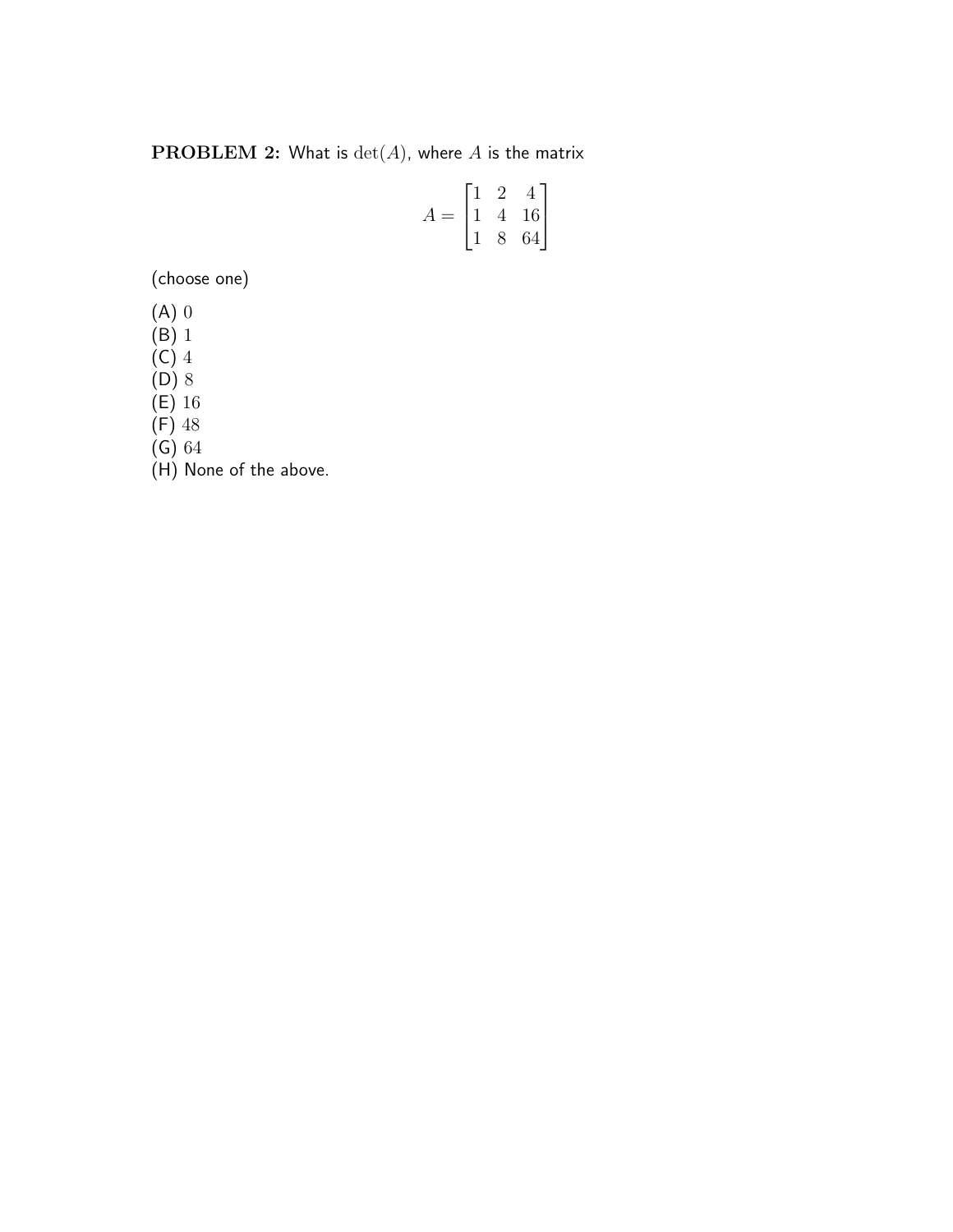**PROBLEM 3:** The function  $y = y(x)$  satisfies  $x^2y'' + 7xy' + 8y = 0$ , with  $y(1) = 0$ and  $y'(1) = 32$ . What is  $y(2)$ ? (choose one)

(A) 0

(B) 1

 $(C)$  2

(D) 3

(E) 4

(F) 16

(G) 64

(H) None of the above.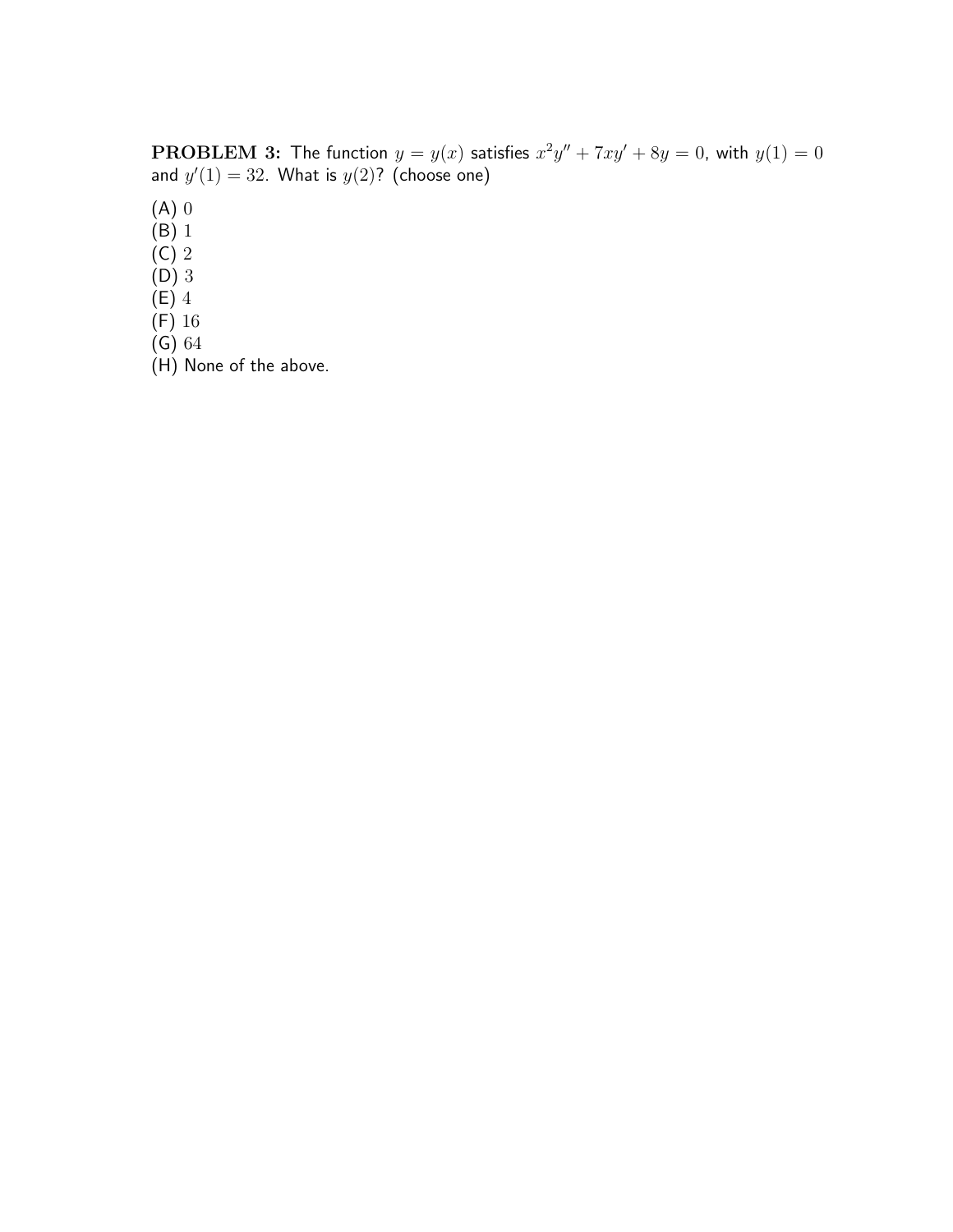$\textbf{PROBLEM\ 4:}\,$  The flux of the field  $\vec{F}=x\hat{\imath}+y\hat{\jmath}-z\hat{k}$  across the cylindrical surface  ${x^2 + z^2 = 1}$ ,  $0 \le y \le 3$  [sides only! end caps not included!], with outward pointing normal, equals: (choose one)

- $(A) -3\pi$ (B) 0 (C)  $\pi$
- (D)  $2\pi$
- (E)  $3\pi$
- (F)  $4\pi$
- (G)  $6\pi$
- (H)  $9\pi$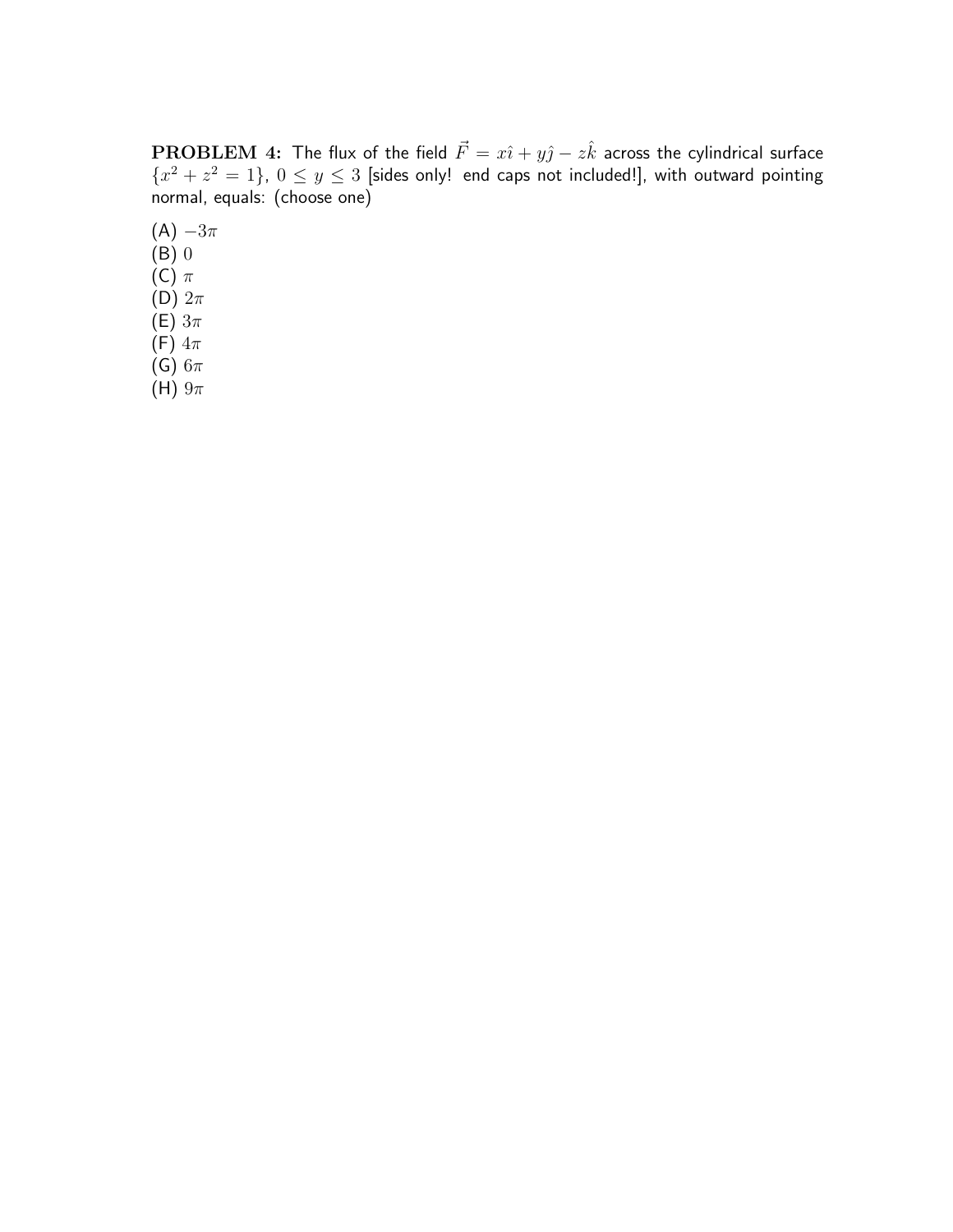PROBLEM 5: The general solution to the differential equation

$$
x''' - 4x'' + 3x' = 8e^{-t}
$$

is (choose one)

(A) 
$$
x(t) = c_1e^{3t} + c_2e^t + c_3 + e^{-t}
$$
  
\n(B)  $x(t) = c_1 + c_2e^{-t} + c_3e^{-3t} + te^{-t}$   
\n(C)  $x(t) = c_1e^{3t} + c_2e^t + c_3 - e^{-t}$   
\n(D)  $x(t) = c_1t + c_2e^t + c_3e^{3t} - e^{-t}$   
\n(E)  $x(t) = c_1e^{3t} + c_2e^t + c_3e^{-t}$   
\n(F)  $x(t) = c_1e^{-3t} + c_2te^{-t} + c_3 - e^{-t}$   
\n(G)  $x(t) = c_1 + c_2e^{-t} + c_3e^{3t} + e^{t}$   
\n(H)  $x(t) = c_1e^{3t} + c_2e^{t} + c_3t + e^{-t}$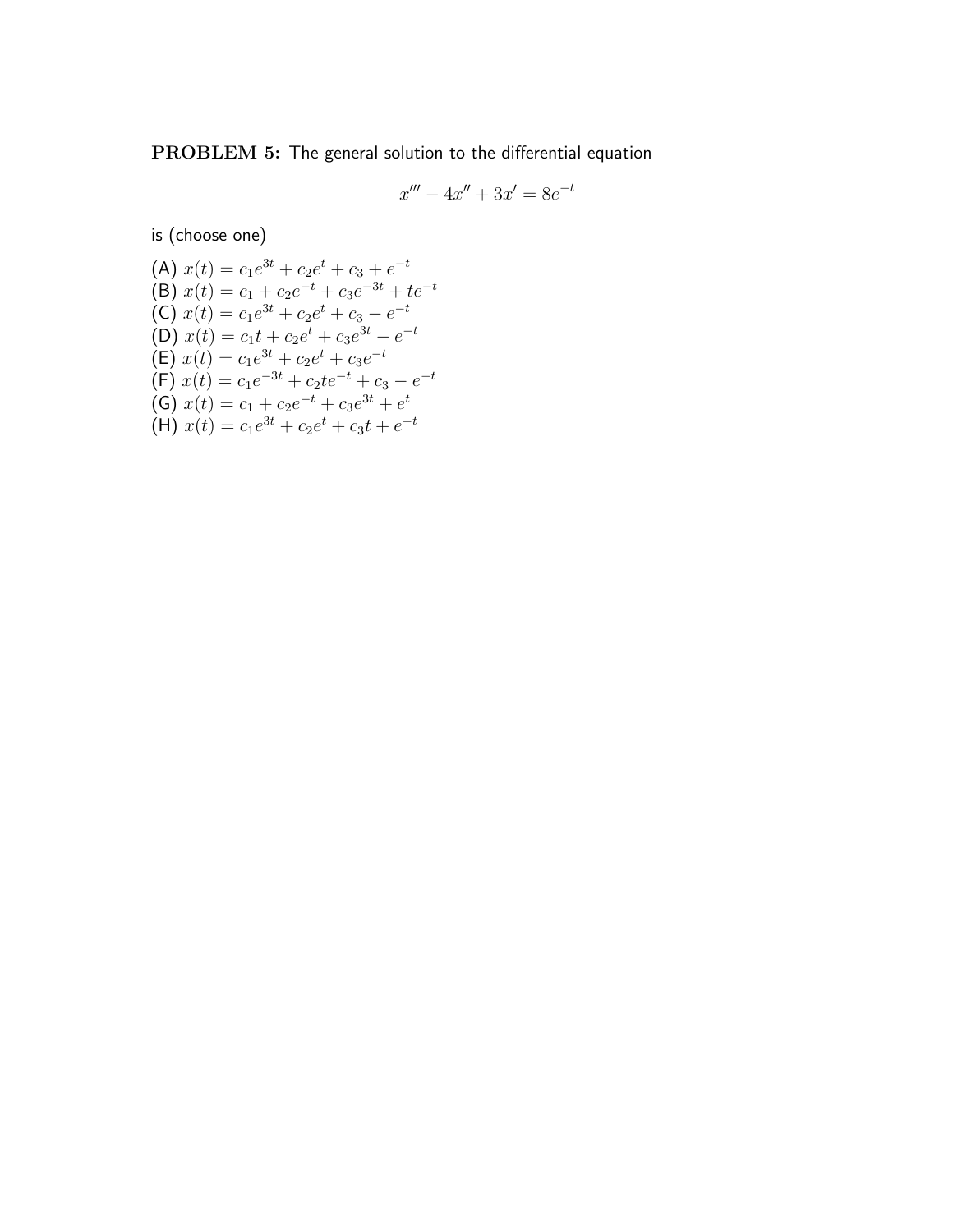$\mathbf{PROBLEM}$  6: Let  $S$  denote the sphere of radius  $r$  in centered at the origin. If the flux of a vector field  $\vec{F}$  across  $S$  (with the outward pointing normal) is  $8\pi r^{3}/3$ , which of the following could be  $\vec{F}$ ? (circle one)

(A) 
$$
\vec{F} = 2rx \hat{i} + 2ry \hat{j} + 2rz \hat{k}
$$
  
\n(B)  $\vec{F} = x \hat{i} + 2y \hat{j} + z \hat{k}$   
\n(C)  $\vec{F} = x \hat{i} + z \hat{j} + y \hat{k}$   
\n(D)  $\vec{F} = x \hat{i} - xz \hat{j} + z \hat{k}$   
\n(E)  $\vec{F} = \hat{i} + \hat{j} + \hat{k}$   
\n(F)  $\vec{F} = 2x \hat{i} + 2y \hat{j} + 2z \hat{k}$   
\n(G)  $\vec{F} = z \hat{i} + x \hat{j} + y \hat{k}$   
\n(H)  $\vec{F} = 2\hat{i} + 2\hat{j} + 2\hat{k}$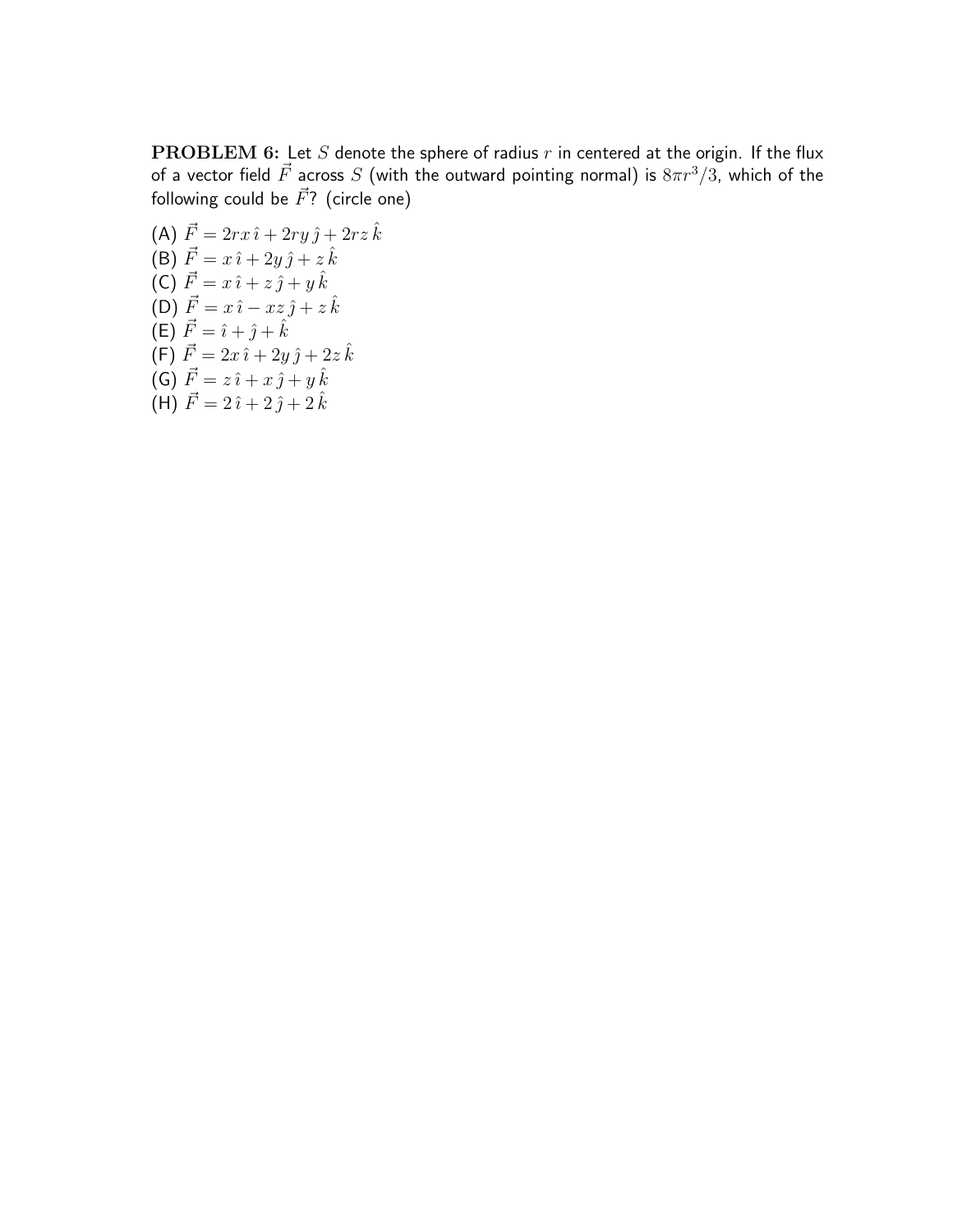**PROBLEM 7:** Find  $y(1)$ , if  $x(t)$ ,  $y(t)$ , and  $z(t)$  are solutions of the system:

$$
x' = x + 3y
$$
  
\n
$$
y' = x - y
$$
  
\n
$$
z' = 3z
$$

satisfying the initial conditions  $x(0) = y(0) = z(0) = 2$ .

(A) 0  $(B) -2$ (C) 2 (D)  $e^2 - e^{-2}$  $(E) e^{2} + e^{-2}$  $(F)$  3 $e^2 - e^{-2}$  $(G)$  3 $e^2 + e^{-2}$ (H)  $e^2 - 3e^{-2}$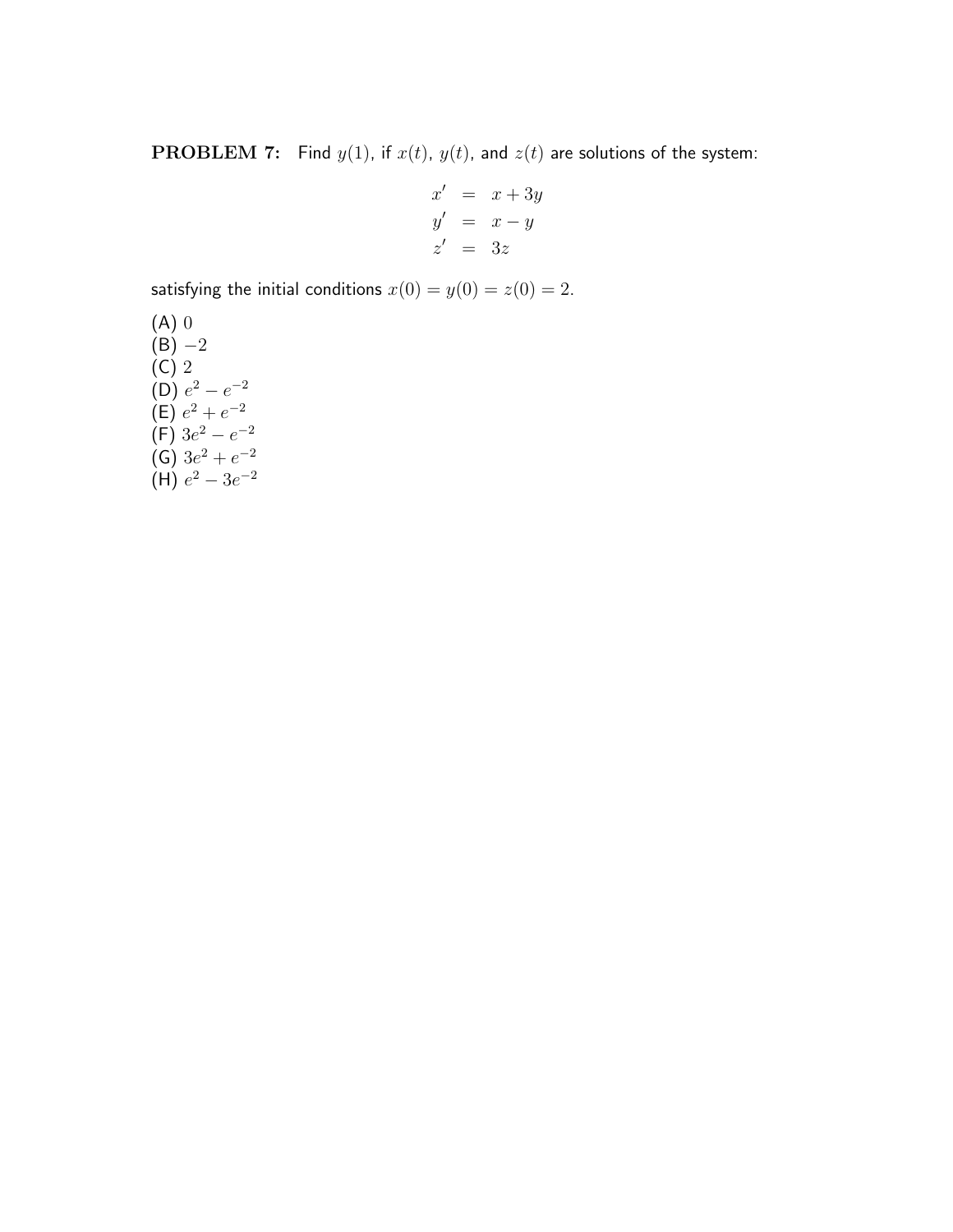**PROBLEM 8:** The eigenvalues of a 4-by-4 matrix A are  $\lambda_1 = 2$ ,  $\lambda_2 = 2$ ,  $\lambda_3 = -1$ and  $\lambda_4 = 0$ . Fill in the statements below which are definitely TRUE. (*i.e.*, "maybe-yesmaybe-no" or "not-enough-information" means it's FALSE) (choose all that are true)

- (A)  $A$ **v** = **v** for some vector **v**.
- $(B)$  A is invertible.
- (C) The determinant of A is  $2 + 2 1 + 0 = 3$ .
- (D)  $A$  is diagonalizable.
- (E) The rank of  $A$  is 4.
- (F) The equation  $A\mathbf{x} = \mathbf{0}$  has a nonzero solution for x.
- (G) A has a zero on its diagonal.
- (H) There are at least two linearly independent eigenvectors of  $A$  with eigenvalue 2.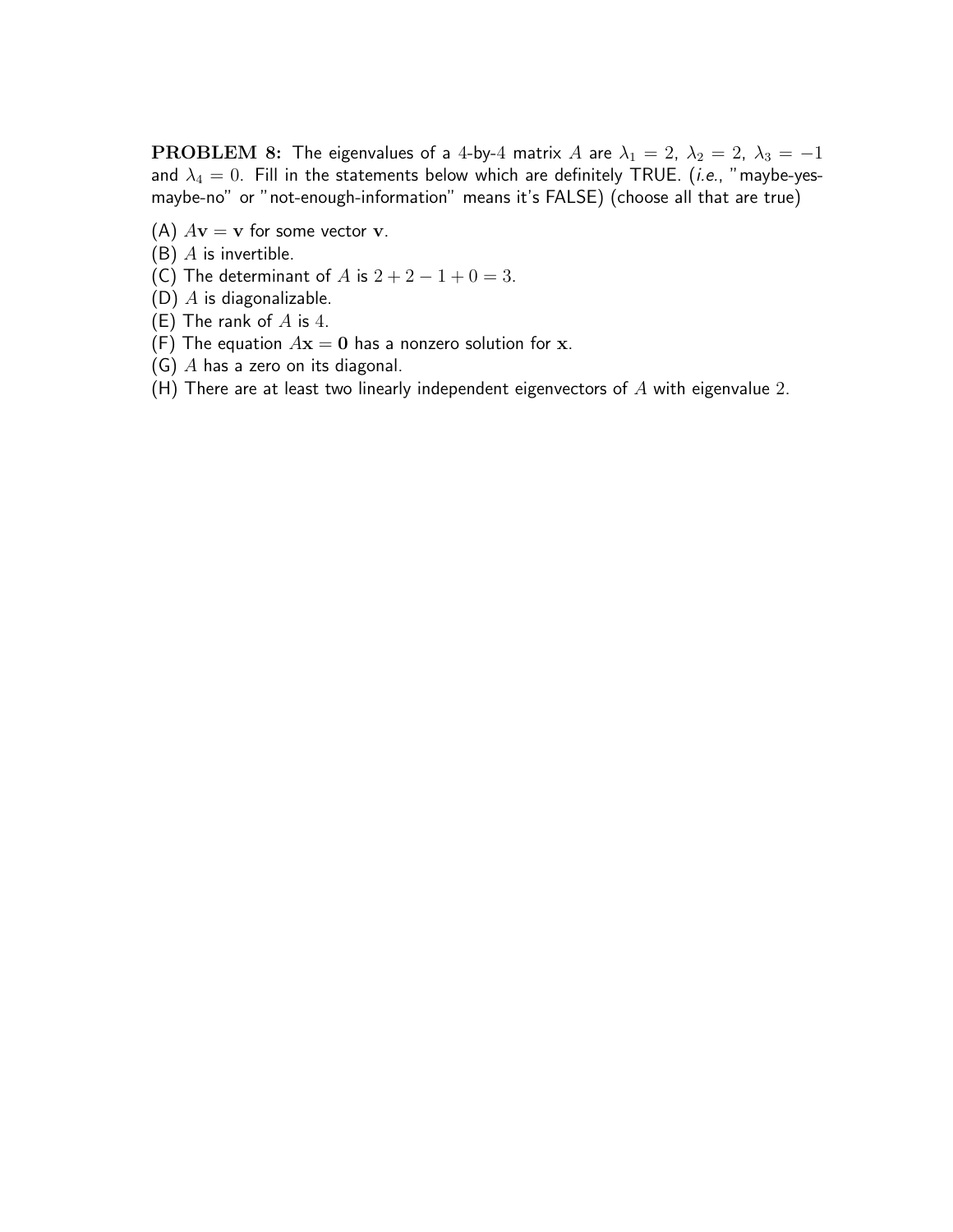PROBLEM 9: The work done by the vector field

$$
\vec{F} = (1+y)\hat{i} + (x-1-y^2)\hat{j}
$$

along the curve  $x = t$ ,  $y = sin(t)$ , as t goes from 0 to  $\pi$  is: (choose one)

(A) 0  $(B)$   $\pi/2$  $(C) -\pi/2$  $(D)$   $\pi$  $(E) - \pi$  $(F) -4\pi$ (G)  $4\pi$ (H)  $4 - \pi$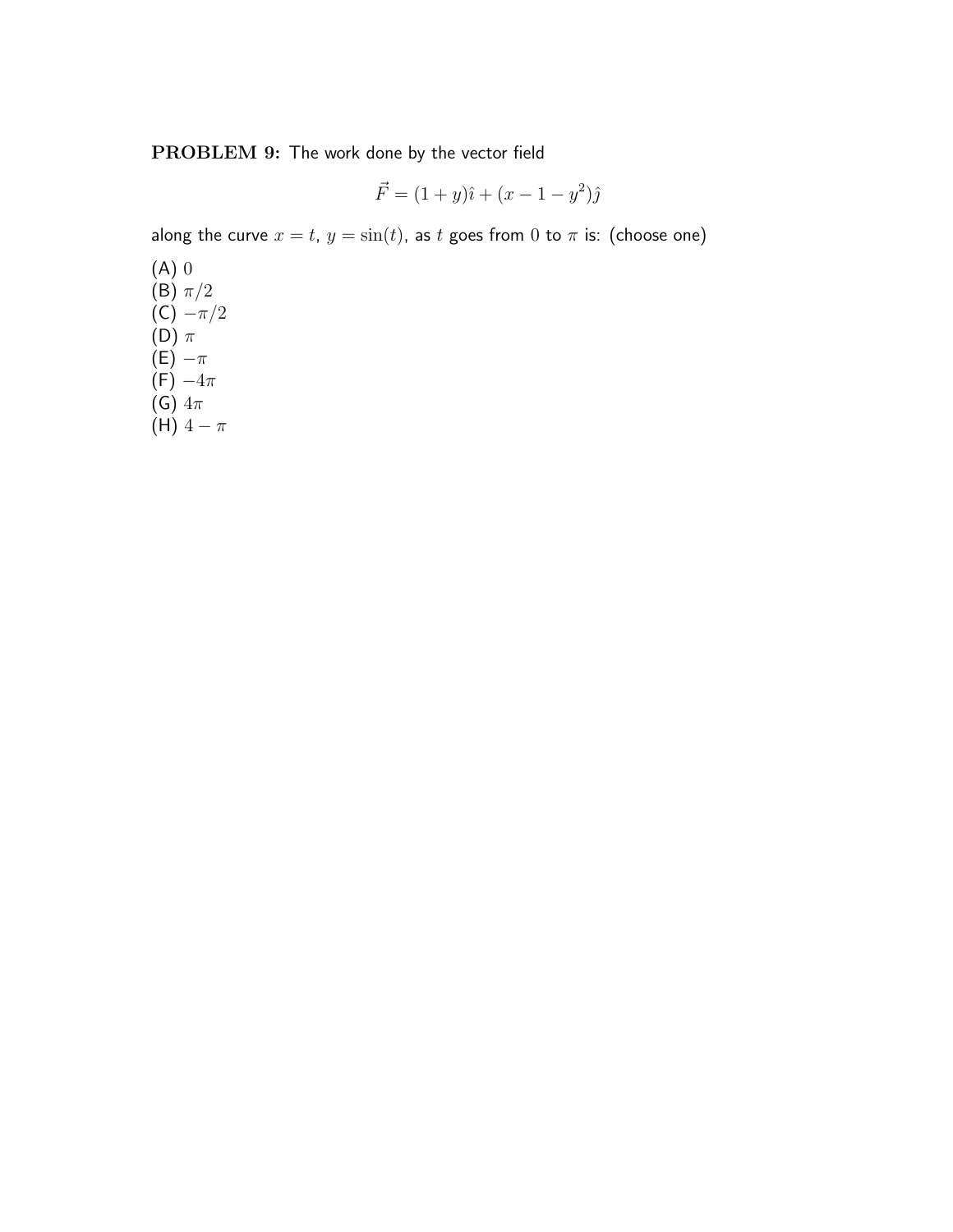PROBLEM 10: The change of variables

$$
\left(\begin{array}{c} x \\ y \end{array}\right) = \Phi\left(\begin{array}{c} u \\ v \end{array}\right) = \left(\begin{array}{c} 2u \\ v - u^2 \end{array}\right)
$$

transforms the integral

$$
\int_0^2 \int_{u^2}^{u^2+2} 4u \sin(v - u^2) e^{2uv - 2u^3} dv du
$$

into which integral with respect to  $(x, y)$  coordinates? (choose one)

(A)  $\int_0^2$  $r<sup>1</sup>$  $\int_0^1 4x\sin(y)e^{xy}dx dy$ (B)  $\int_{0}^{4}$  $\frac{J_0}{f^2}$  $\int_0^2 4x\sin(y)e^{xy}dy\,dx$ (C)  $\int_0^2$  $\frac{J_0}{f^4}$  $\int_0^4 2x\sin(y)e^{xy}dx dy$ (C)  $\int_{0}^{2}$  $\frac{J_0}{f^2}$  $\int_0^2 2x \sin(y) e^{xy} dx dy$ (B)  $\int_0^2$  $\frac{J_0}{f^4}$  $\int_0^4 2x\sin(y)e^{xy}dy\,dx$  $(\begin{matrix} -1 \\ 0 \\ -1 \end{matrix})$   $\begin{matrix} 1 \\ 0 \\ 0 \end{matrix}$  $\frac{J_0}{f^2}$  $\int_0^2 x \sin(y) e^{xy} dy dx$ (G)  $\int_{0}^{2}$  $\frac{J_0}{f^2}$  $\int_0^2 x \sin(y) e^{xy} dx dy$ ( $^{10}$ ,  $^{10}_{0}$ )<br>(H)  $^{2}_{0}$  $\frac{J_0}{f^1}$  $\int_0^1 x \sin(y) e^{xy} dx dy$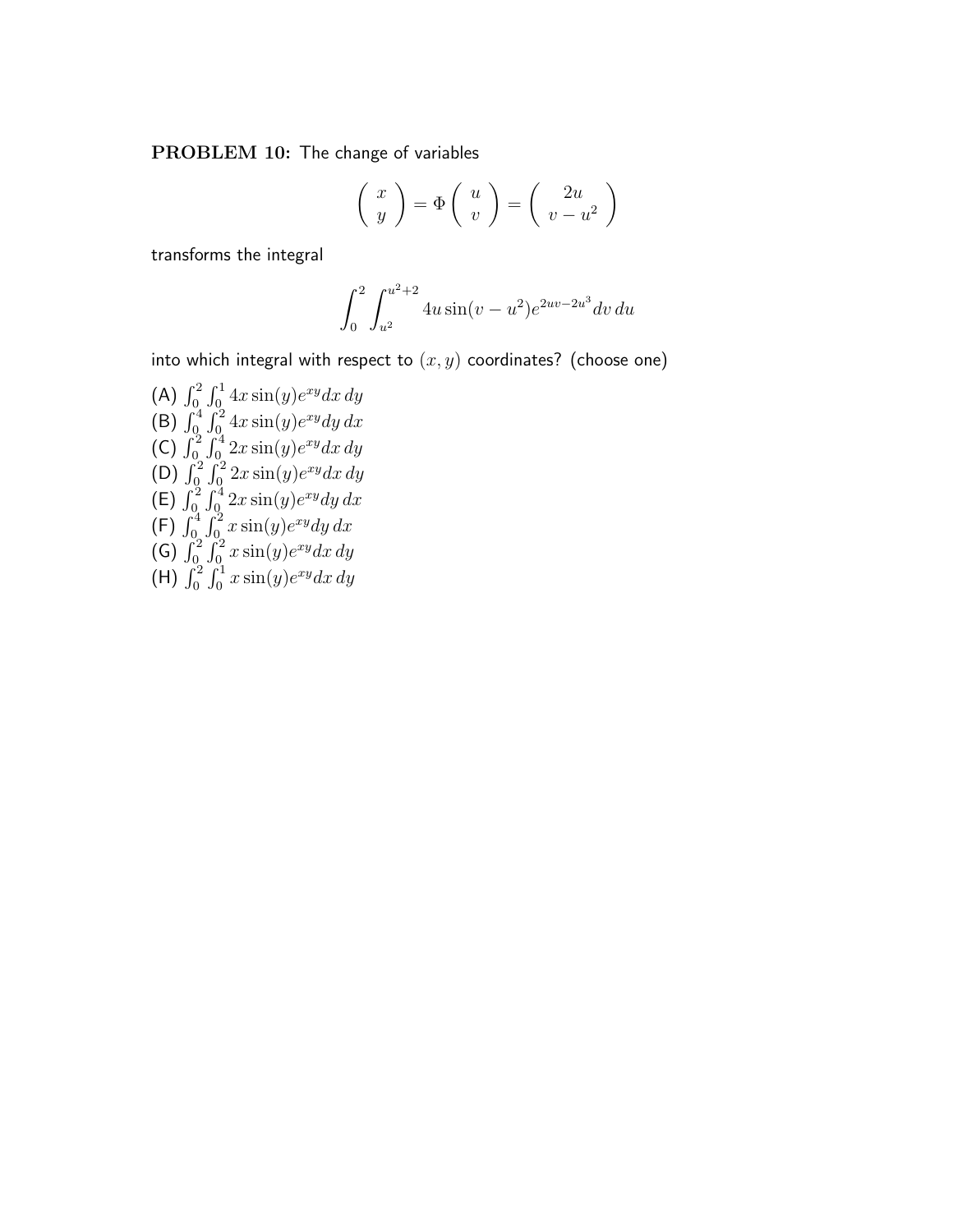$\textbf{PROBLEM 11:}$  The curl of  $\vec{F}$  equals  $\nabla \times \vec{F}=\hat{\imath}+2\hat{\jmath}+3\hat{k}.$  What is the work done by  $\vec{F}$  along the oriented square path from  $(1, -1, 3)$  to  $(2, -1, 3)$  to  $(2, 0, 3)$  to  $(1, 0, 3)$ and back to  $(1, -1, 3)$ ? (Choose one)

- $(A) -6$  $(B) -3$  $(C) -2$  $(D) -1$  $(E)$  1 (F) 2 (G) 3
- (H) 6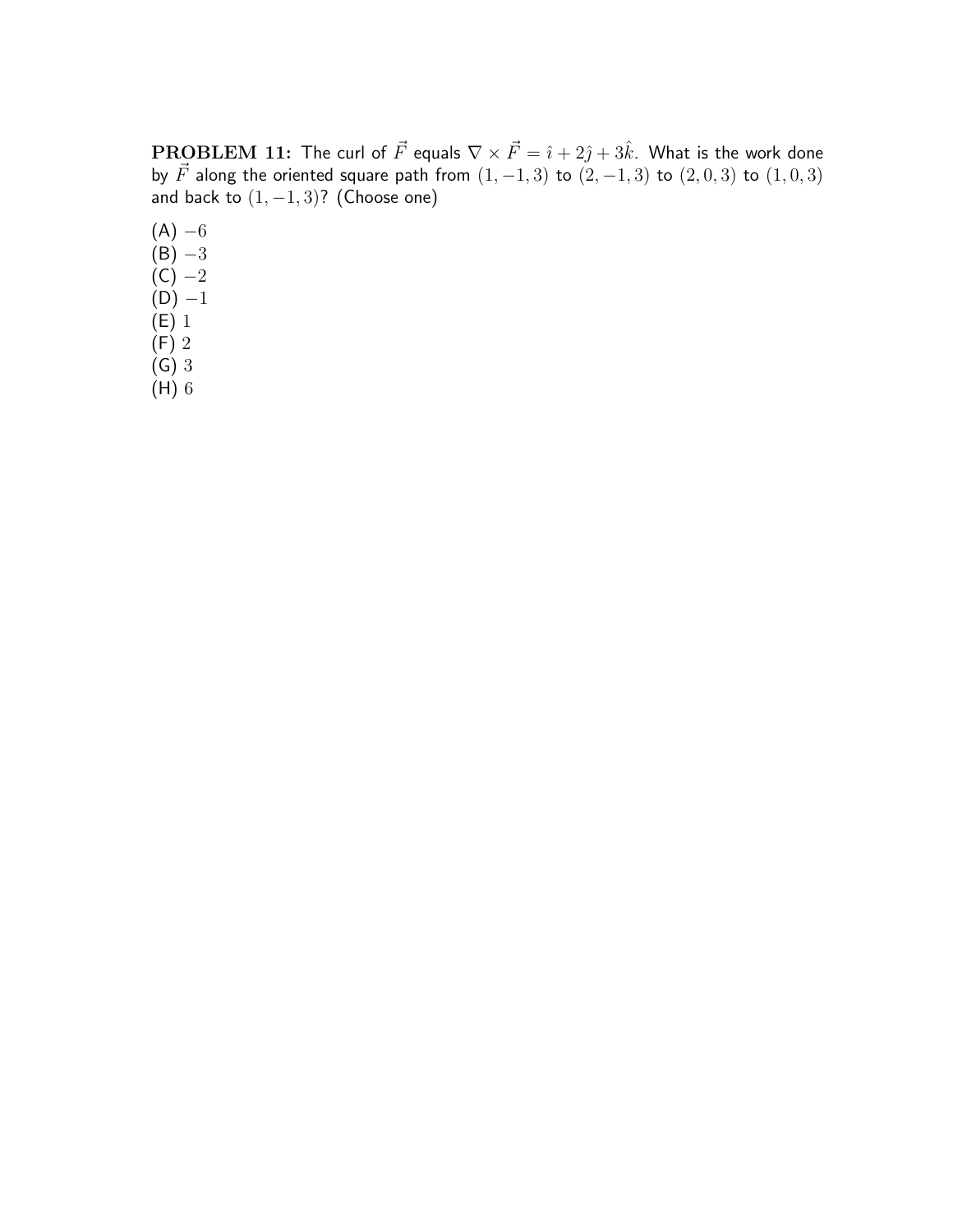$\mathbf{PROBLEM}$  12: Solving the equation  $y''+4y=0$  via a series solution  $y=\sum_{k=1}^{\infty}$  $\sum_{k=0}^{\infty} a_k x^k$ yields which recurrence relation? (choose one)

(A) 
$$
a_{k+1} = \frac{-4a_k}{(k+1)(k+2)}
$$
  
\n(B)  $a_{k+2} = \frac{4a_k}{k(k+1)}$   
\n(C)  $a_{k+1} = \frac{a_k}{4k(k+1)}$   
\n(D)  $a_{k+2} = \frac{-4a_k}{(k+1)(k+2)}$   
\n(E)  $a_{k+2} = \frac{4a_k}{(k+1)(k+2)}$   
\n(F)  $a_{k+1} = \frac{-a_k}{4(k+1)(k+2)}$   
\n(G)  $a_{k+2} = \frac{4a_k}{(k-1)(k-2)}$   
\n(H)  $a_{k+2} = \frac{a_k}{(k+1)(k+2)}$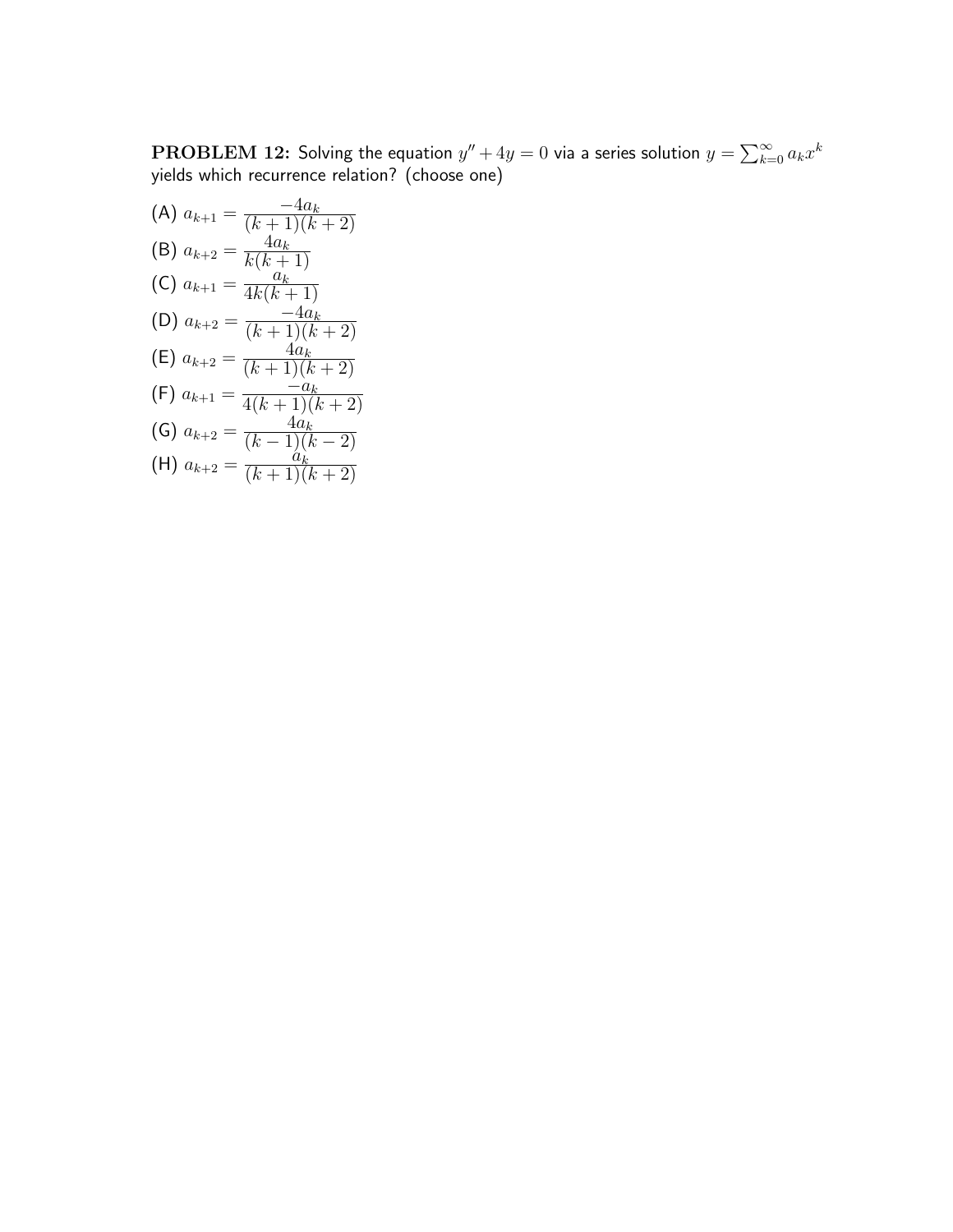**PROBLEM 13:** Let  $x(t)$  be the solution to the equation

$$
\mathbf{x}' = \begin{bmatrix} a & 1 & 0 \\ 0 & b & 0 \\ 0 & 0 & c \end{bmatrix} \mathbf{x} ; \mathbf{x}(0) = \begin{pmatrix} 1 \\ 0 \\ 0 \end{pmatrix}
$$

For which values of a, b, and c is the solution  $x(t)$  bounded (e.g., all components of  $x(t)$ ) are less than a billion) for  $0 \le t < \infty$ ? (choose the best answer)

- (A) Any  $a, b, c \leq 0$ .
- (B) Any  $a, b, c < 0$ .
- (C) Any c and a; Any  $b \leq 0$ .
- (D) Any  $c$  and  $a$ ; Any  $b < 0$ .
- (E) Any c and b; Any  $a \leq 0$ .
- (F) Any  $c$  and  $b$ ; Any  $a < 0$ .
- (G) Any c; Any  $a, b < 0$ .
- (H) Any c; Any  $a, b \leq 0$  with  $a \neq b$ .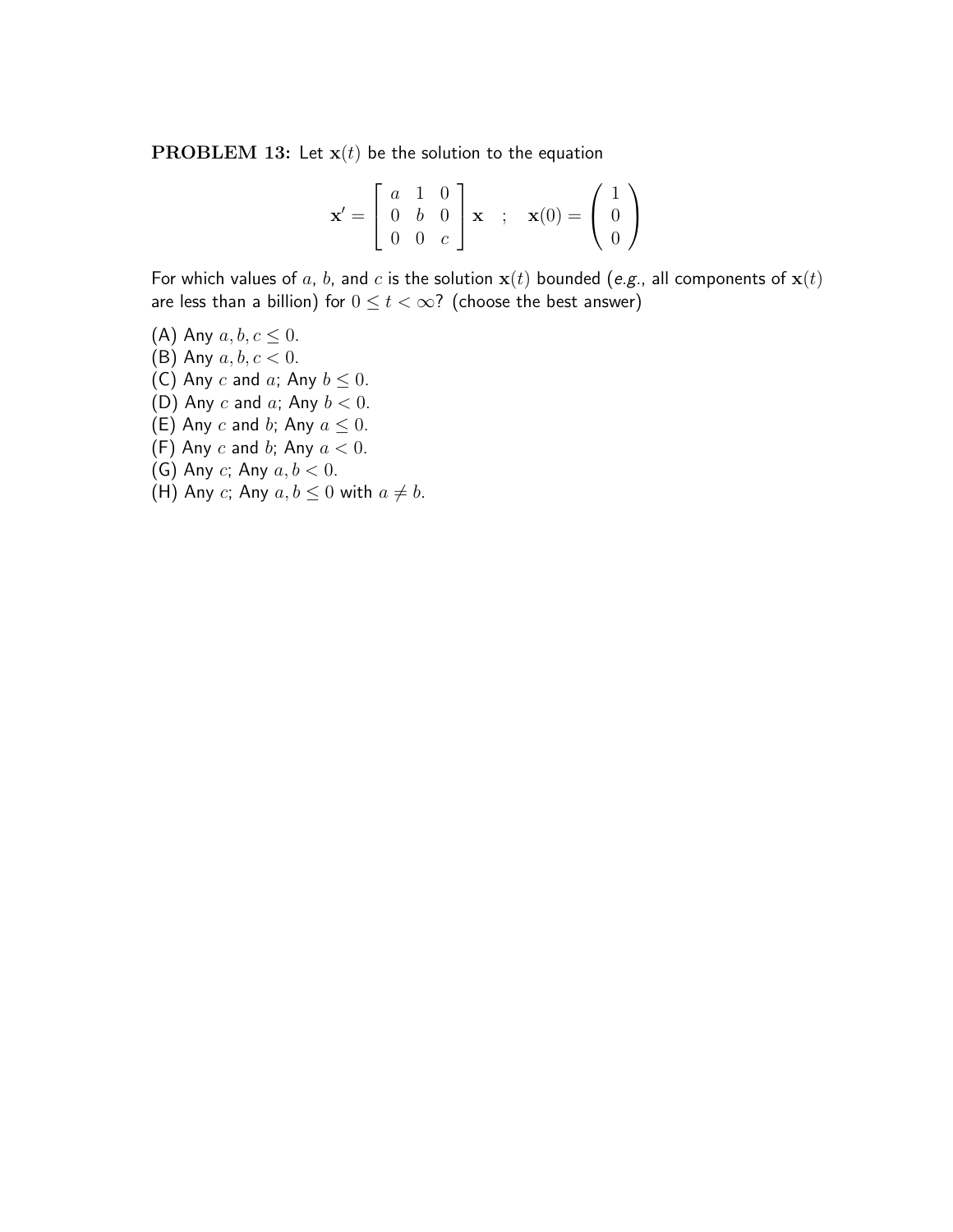PROBLEM 14: Mark (i.e., fill in the letters for) each of the following statements which is TRUE: if there is any exception, then the answer is FALSE. (choose all that are true)

(A) The planar vector field  $\vec{F}=(-2xy)\hat{\imath}+(y^2-x^2)\hat{\jmath}$  is conservative (*i.e.*, is the gradient of a scalar field).

(B) The matrix exponential  $e^A$  is defined as  $I + A + A^2/2 + A^3/3 + \cdots + A^n/n + \cdots$ 

(C)  $A\mathbf{x} = \mathbf{b}$ , where

$$
A = \begin{bmatrix} 0 & 0 & 1 & 3 \\ -2 & 1 & 0 & 0 \\ 0 & 0 & -2 & -1 \\ 1 & -2 & 0 & 0 \end{bmatrix} , b = \begin{pmatrix} 4 \\ 1 \\ -3 \\ -2 \end{pmatrix} , x = \begin{pmatrix} 0 \\ 1 \\ 1 \\ 1 \end{pmatrix}
$$

(D) An undamped, unforced spring-mass system with mass  $m > 0$  and spring constant  $k > 0$  has as its solution a sum of sin and cos waves with a constant amplitude: the amplitude neither increases nor decreases with time.

(E) Let  $S$  be the boundary surface of a solid region in  $\mathbb{R}^3$ , and  $\vec{F}$  a continuously differen-(L) Let  $S$  be the boundary surface or a sond region in  $\mathbb{R}$ , and  $T$  a continuously differentional vector field. Then we have  $\int \int_S \text{curl} \vec{F} \cdot \hat{n} dS = 0$ , where  $\hat{n}$  is the unit normal vector to S with inward orientation.

(F) An airplane flies along a smooth curve in  $\mathbb{R}^3$ . At the point along the curve where the plane is coldest, the gradient of the temperature function is perpendicular to the curve. (G) If A is a 2-by-2 matrix, then  $\det(3A) = 3 \det(A)$ .

(H) A square matrix with repeated eigenvalues is not diagonalizable.